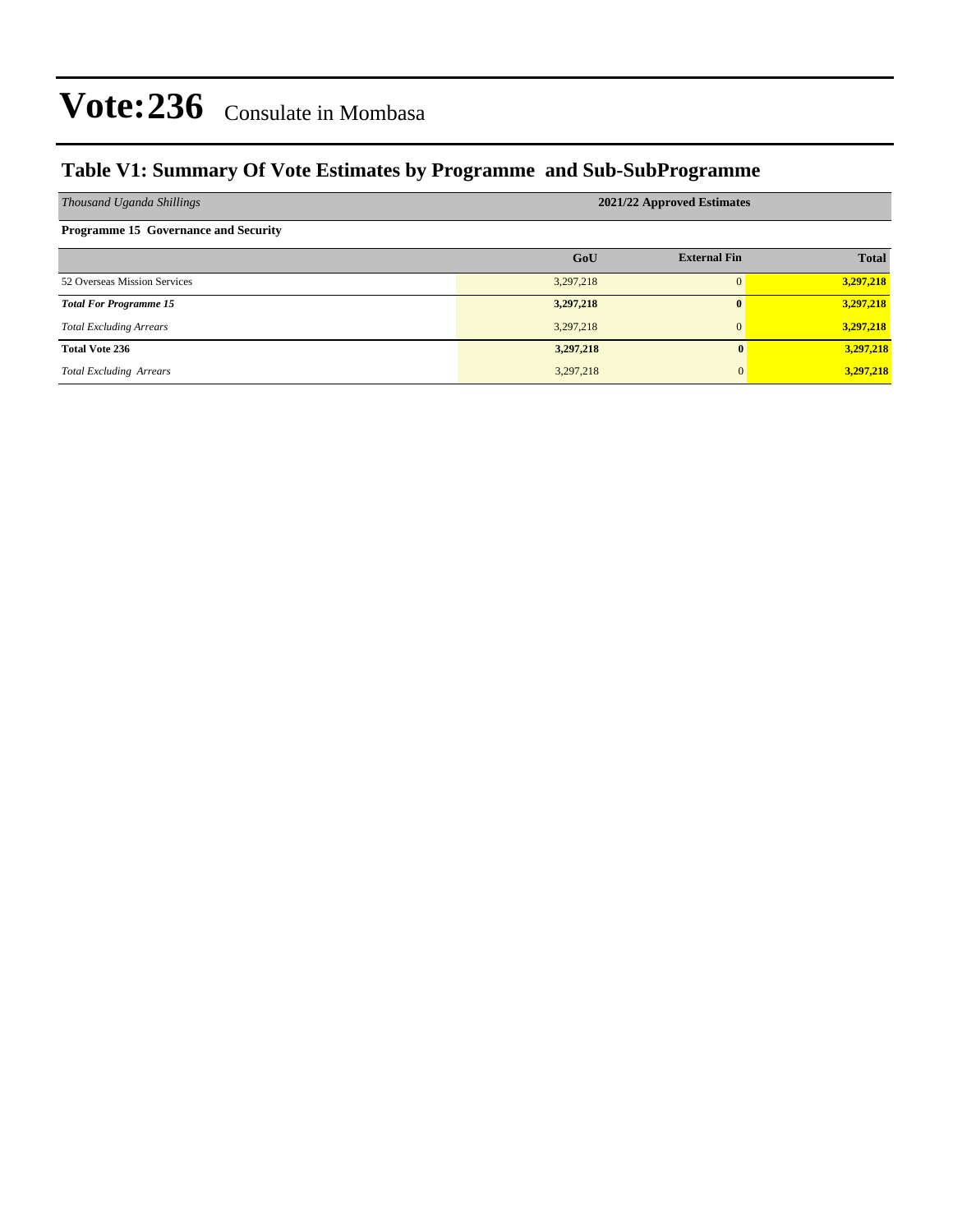### **Table V2: Summary Of Vote Estimates by Sub-SubProgramme,Department and Project**

| Thousand Uganda Shillings                                                 | 2020/21 Approved Budget<br>2021/22 Approved Estimates |                     |                |              |             |                               |              |  |
|---------------------------------------------------------------------------|-------------------------------------------------------|---------------------|----------------|--------------|-------------|-------------------------------|--------------|--|
| <b>Sub-SubProgramme 52 Overseas Mission Services</b>                      |                                                       |                     |                |              |             |                               |              |  |
| <b>Recurrent Budget Estimates</b>                                         | <b>Wage</b>                                           | <b>Non-Wage</b>     | <b>AIA</b>     | <b>Total</b> | <b>Wage</b> | <b>Non-Wage</b>               | <b>Total</b> |  |
| 01 Headquarters Mombasa                                                   | 236,820                                               | 1,759,648           | $\mathbf{0}$   | 1,996,468    | 236,820     | 2,859,648                     | 3,096,468    |  |
| <b>Total Recurrent Budget Estimates for Sub-</b><br><b>SubProgramme</b>   | 236,820                                               | 1,759,648           | $\bf{0}$       | 1,996,468    | 236,820     | 2,859,648                     | 3,096,468    |  |
| Development Budget Estimates                                              | <b>GoU Dev't</b>                                      | <b>External Fin</b> | <b>AIA</b>     | <b>Total</b> |             | <b>GoU Dev't External Fin</b> | <b>Total</b> |  |
| 1300 Strengthening the Consulate in Mombasa                               | 69,850                                                | $\mathbf{0}$        | $\mathbf{0}$   | 69,850       | $\Omega$    | $\mathbf{0}$                  | $\mathbf{0}$ |  |
| 1718 Retooling of Mission in Mombasa                                      | $\mathbf{0}$                                          | $\mathbf{0}$        | $\mathbf{0}$   | $\bf{0}$     | 200,750     | $\mathbf{0}$                  | 200,750      |  |
| <b>Total Development Budget Estimates for Sub-</b><br><b>SubProgramme</b> | 69,850                                                | $\bf{0}$            | $\bf{0}$       | 69,850       | 200,750     | $\mathbf{0}$                  | 200,750      |  |
|                                                                           | GoU                                                   | <b>External Fin</b> | <b>AIA</b>     | <b>Total</b> | GoU         | <b>External Fin</b>           | <b>Total</b> |  |
| <b>Total For Sub-SubProgramme 52</b>                                      | 2,066,318                                             | $\bf{0}$            | $\bf{0}$       | 2,066,318    | 3,297,218   | $\bf{0}$                      | 3,297,218    |  |
| <b>Total Excluding Arrears</b>                                            | 2,066,318                                             | $\boldsymbol{0}$    | $\mathbf{0}$   | 2,066,318    | 3,297,218   | $\mathbf{0}$                  | 3,297,218    |  |
| <b>Total Vote 236</b>                                                     | 2,066,318                                             | $\bf{0}$            | $\bf{0}$       | 2,066,318    | 3,297,218   | $\bf{0}$                      | 3,297,218    |  |
| <b>Total Excluding Arrears</b>                                            | 2,066,318                                             | $\mathbf{0}$        | $\overline{0}$ | 2,066,318    | 3,297,218   | $\overline{0}$                | 3,297,218    |  |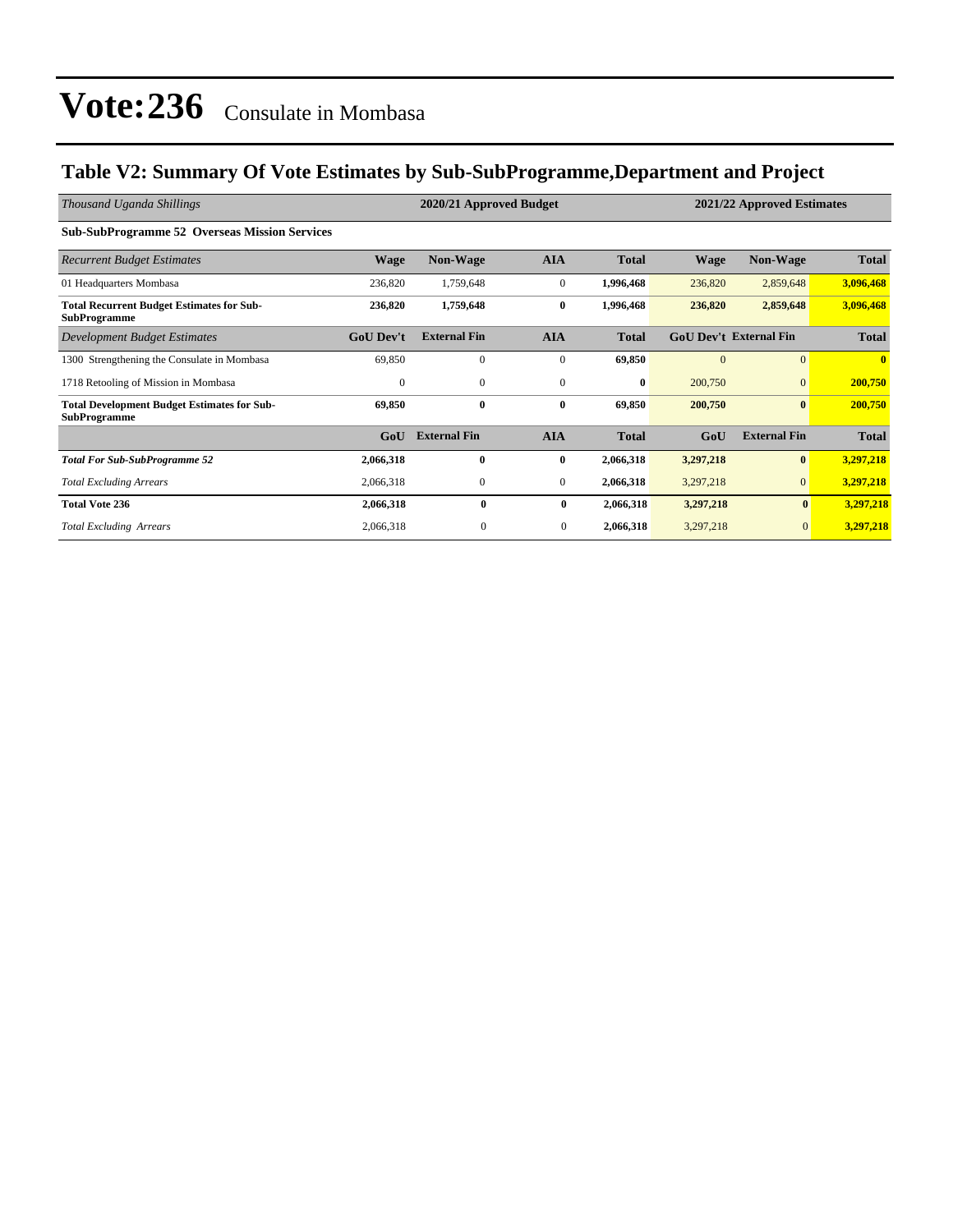### **Table V3: Summary Vote Estimates by Item**

| Thousand Uganda Shillings                                   |           | 2020/21 Approved Budget    |                  | 2021/22 Approved Estimates |           |                     |                         |  |
|-------------------------------------------------------------|-----------|----------------------------|------------------|----------------------------|-----------|---------------------|-------------------------|--|
|                                                             | GoU       | <b>External Fin</b><br>AIA |                  | Total                      | GoU       | <b>External Fin</b> | <b>Total</b>            |  |
| <b>Employees, Goods and Services (Outputs Provided)</b>     | 1,996,468 | $\bf{0}$                   | $\bf{0}$         | 1,996,468                  | 3,096,468 | $\bf{0}$            | 3,096,468               |  |
| 211103 Allowances (Inc. Casuals, Temporary)                 | 890,451   | $\bf{0}$                   | $\bf{0}$         | 890,451                    | 1,035,000 | $\bf{0}$            | 1,035,000               |  |
| 211105 Missions staff salaries                              | 236,820   | 0                          | $\bf{0}$         | 236,820                    | 236,820   | $\bf{0}$            | 236,820                 |  |
| 212201 Social Security Contributions                        | 288       | 0                          | $\bf{0}$         | 288                        | $\bf{0}$  | $\bf{0}$            | $\bf{0}$                |  |
| 213001 Medical expenses (To employees)                      | 128,805   | 0                          | $\bf{0}$         | 128,805                    | 130,000   | $\bf{0}$            | 130,000                 |  |
| 221001 Advertising and Public Relations                     | 10,000    | 0                          | $\bf{0}$         | 10,000                     | 150,000   | $\bf{0}$            | 150,000                 |  |
| 221002 Workshops and Seminars                               | 40,000    | $\bf{0}$                   | $\bf{0}$         | 40,000                     | 200,000   | $\bf{0}$            | 200,000                 |  |
| 221005 Hire of Venue (chairs, projector, etc)               | 20,000    | 0                          | $\bf{0}$         | 20,000                     | 106,000   | $\bf{0}$            | 106,000                 |  |
| 221007 Books, Periodicals & Newspapers                      | 1,459     | 0                          | $\bf{0}$         | 1,459                      | 1,459     | $\bf{0}$            | 1,459                   |  |
| 221008 Computer supplies and Information Technology<br>(TT) | 3,000     | $\bf{0}$                   | $\bf{0}$         | 3,000                      | 3,000     | $\bf{0}$            | 3,000                   |  |
| 221009 Welfare and Entertainment                            | 41,600    | 0                          | $\bf{0}$         | 41,600                     | 135,200   | $\bf{0}$            | 135,200                 |  |
| 221011 Printing, Stationery, Photocopying and Binding       | 12,716    | 0                          | $\bf{0}$         | 12,716                     | 25,000    | $\bf{0}$            | 25,000                  |  |
| 221014 Bank Charges and other Bank related costs            | 3,000     | $\bf{0}$                   | $\bf{0}$         | 3,000                      | $\bf{0}$  | $\bf{0}$            | $\overline{\mathbf{0}}$ |  |
| 222001 Telecommunications                                   | 59,040    | 0                          | $\bf{0}$         | 59,040                     | 68,080    | $\bf{0}$            | 68,080                  |  |
| 222002 Postage and Courier                                  | 3,000     | $\bf{0}$                   | $\bf{0}$         | 3,000                      | 1,000     | $\bf{0}$            | 1,000                   |  |
| 222003 Information and communications technology<br>(ICT)   | 8,000     | 0                          | $\bf{0}$         | 8,000                      | 9,600     | $\bf{0}$            | 9,600                   |  |
| 223003 Rent – (Produced Assets) to private entities         | 247,162   | 0                          | $\bf{0}$         | 247,162                    | 283,200   | $\bf{0}$            | 283,200                 |  |
| 223004 Guard and Security services                          | 54,494    | 0                          | $\bf{0}$         | 54,494                     | 52,814    | $\bf{0}$            | 52,814                  |  |
| 223005 Electricity                                          | 36,800    | 0                          | $\bf{0}$         | 36,800                     | 35,840    | $\bf{0}$            | 35,840                  |  |
| 223006 Water                                                | 500       | $\bf{0}$                   | $\bf{0}$         | 500                        | 500       | $\bf{0}$            | 500                     |  |
| 223007 Other Utilities- (fuel, gas, firewood, charcoal)     | 4,800     | $\bf{0}$                   | $\bf{0}$         | 4,800                      | 5,400     | $\bf{0}$            | 5,400                   |  |
| 226001 Insurances                                           | 9,600     | 0                          | $\bf{0}$         | 9,600                      | 4,750     | $\bf{0}$            | 4,750                   |  |
| 227001 Travel inland                                        | 40,619    | 0                          | $\bf{0}$         | 40,619                     | 250,000   | $\bf{0}$            | 250,000                 |  |
| 227002 Travel abroad                                        | 82,000    | 0                          | $\bf{0}$         | 82,000                     | 170,000   | $\bf{0}$            | 170,000                 |  |
| 227003 Carriage, Haulage, Freight and transport hire        | 8,000     | 0                          | $\bf{0}$         | 8,000                      | 4,000     | $\bf{0}$            | 4,000                   |  |
| 227004 Fuel, Lubricants and Oils                            | 20,000    | 0                          | $\bf{0}$         | 20,000                     | 52,002    | $\bf{0}$            | 52,002                  |  |
| 228002 Maintenance - Vehicles                               | 11,475    | 0                          | $\bf{0}$         | 11,475                     | 66,475    | $\bf{0}$            | 66,475                  |  |
| 228003 Maintenance – Machinery, Equipment $\&$<br>Furniture | 11,400    | $\bf{0}$                   | $\bf{0}$         | 11,400                     | 10,888    | $\bf{0}$            | 10,888                  |  |
| 228004 Maintenance – Other                                  | 11,440    | $\bf{0}$                   | $\bf{0}$         | 11,440                     | 59,440    | $\bf{0}$            | 59,440                  |  |
| <b>Investment</b> (Capital Purchases)                       | 69,850    | $\pmb{0}$                  | $\bf{0}$         | 69,850                     | 200,750   | $\bf{0}$            | 200,750                 |  |
| 312202 Machinery and Equipment                              | 49,850    | $\bf{0}$                   | $\bf{0}$         | 49,850                     | 54,750    | $\bf{0}$            | 54,750                  |  |
| 312203 Furniture & Fixtures                                 | 20,000    | $\bf{0}$                   | $\bf{0}$         | 20,000                     | 146,000   | $\bf{0}$            | 146,000                 |  |
| <b>Grand Total Vote 236</b>                                 | 2,066,318 | $\pmb{0}$                  | $\boldsymbol{0}$ | 2,066,318                  | 3,297,218 | $\bf{0}$            | 3,297,218               |  |
| <b>Total Excluding Arrears</b>                              | 2,066,318 | $\boldsymbol{0}$           | $\boldsymbol{0}$ | 2,066,318                  | 3,297,218 | $\boldsymbol{0}$    | 3,297,218               |  |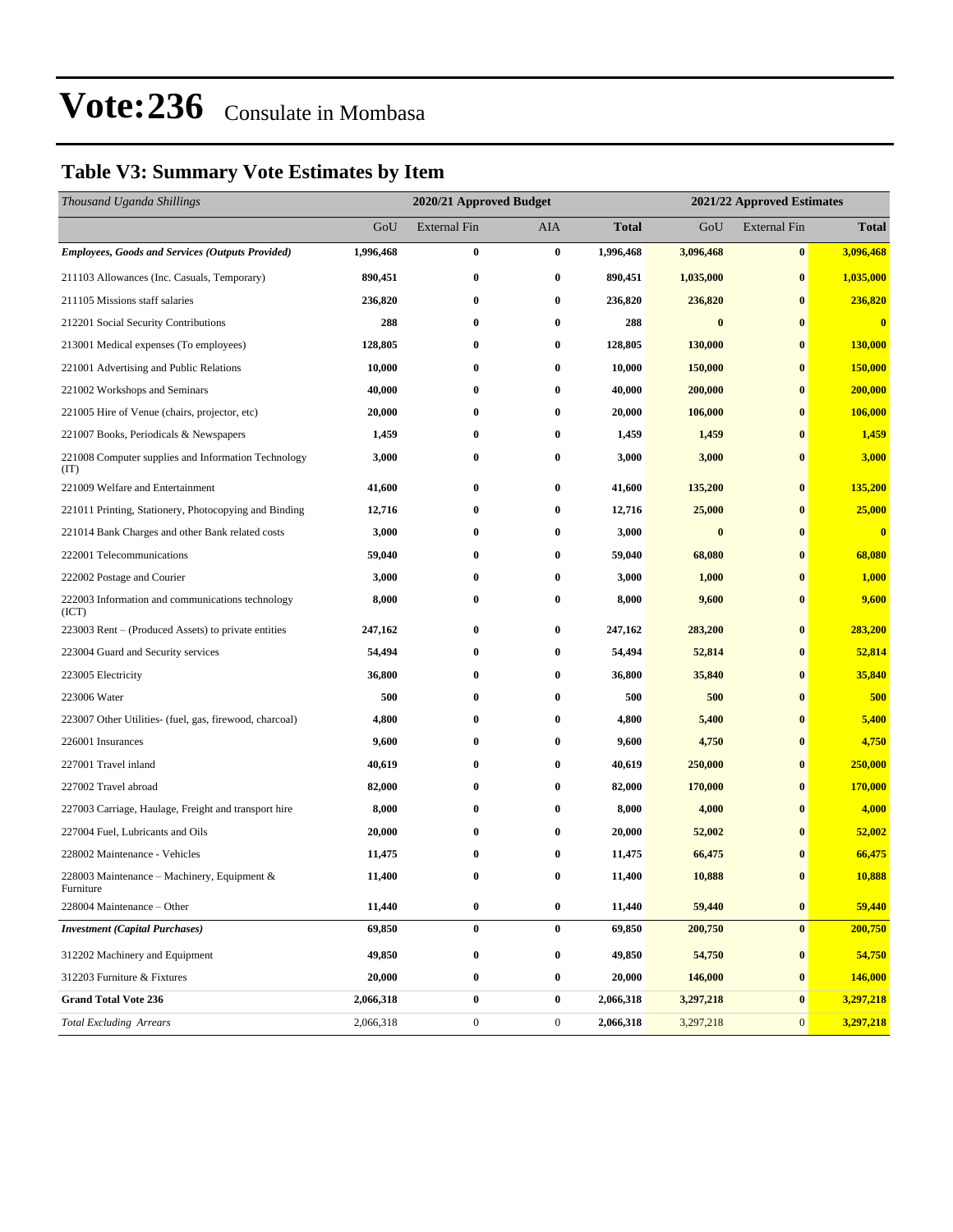### **Table V4: Detailed Estimates by Sub-SubProgramme, Department,Project and Budget Output and Item**

#### *Sub-SubProgrammme 52 Overseas Mission Services*

*Recurrent Budget Estimates*

#### **Department 01 Headquarters Mombasa**

| Thousand Uganda Shillings                                                   | 2020/21 Approved Budget |                  |                  |              | 2021/22 Approved Estimates |              |                |  |
|-----------------------------------------------------------------------------|-------------------------|------------------|------------------|--------------|----------------------------|--------------|----------------|--|
| <b>Outputs Provided</b>                                                     | Wage                    | Non Wage         | AIA              | <b>Total</b> | Wage                       | Non Wage     | <b>Total</b>   |  |
| <b>Budget Output 165201 Cooperation frameworks</b>                          |                         |                  |                  |              |                            |              |                |  |
| 211103 Allowances (Inc. Casuals, Temporary)                                 | $\boldsymbol{0}$        | 573,429          | $\overline{0}$   | 573,429      | $\mathbf{0}$               | 720,000      | 720,000        |  |
| 211105 Missions staff salaries                                              | 236,820                 | $\boldsymbol{0}$ | $\overline{0}$   | 236,820      | 236,820                    | $\mathbf{0}$ | 236,820        |  |
| 212201 Social Security Contributions                                        | $\boldsymbol{0}$        | 288              | $\mathbf{0}$     | 288          | $\mathbf{0}$               | $\mathbf{0}$ | $\mathbf{0}$   |  |
| 213001 Medical expenses (To employees)                                      | $\boldsymbol{0}$        | 128,805          | $\mathbf{0}$     | 128,805      | $\mathbf{0}$               | 130,000      | 130,000        |  |
| 221007 Books, Periodicals & Newspapers                                      | $\boldsymbol{0}$        | 1,459            | $\mathbf{0}$     | 1,459        | $\mathbf{0}$               | 1,459        | 1,459          |  |
| 221008 Computer supplies and Information Technology (IT)                    | $\boldsymbol{0}$        | 3,000            | $\overline{0}$   | 3,000        | $\mathbf{0}$               | 3,000        | 3,000          |  |
| 221009 Welfare and Entertainment                                            | $\boldsymbol{0}$        | 20,000           | $\mathbf{0}$     | 20,000       | $\mathbf{0}$               | 40,000       | 40,000         |  |
| 221014 Bank Charges and other Bank related costs                            | $\boldsymbol{0}$        | 3,000            | $\mathbf{0}$     | 3,000        | $\mathbf{0}$               | $\mathbf{0}$ | $\bf{0}$       |  |
| 222001 Telecommunications                                                   | $\boldsymbol{0}$        | 30,000           | $\overline{0}$   | 30,000       | $\mathbf{0}$               | 30,000       | 30,000         |  |
| 222002 Postage and Courier                                                  | $\boldsymbol{0}$        | 3,000            | $\mathbf{0}$     | 3,000        | $\mathbf{0}$               | 1,000        | 1,000          |  |
| 223003 Rent – (Produced Assets) to private entities                         | $\boldsymbol{0}$        | 50,817           | $\overline{0}$   | 50,817       | $\mathbf{0}$               | 104,201      | 104,201        |  |
| 223005 Electricity                                                          | $\boldsymbol{0}$        | 36,800           | $\mathbf{0}$     | 36,800       | $\mathbf{0}$               | 35,840       | 35,840         |  |
| 223006 Water                                                                | $\boldsymbol{0}$        | 500              | $\mathbf{0}$     | 500          | $\mathbf{0}$               | 500          | 500            |  |
| 223007 Other Utilities- (fuel, gas, firewood, charcoal)                     | $\boldsymbol{0}$        | 4,800            | $\overline{0}$   | 4,800        | $\mathbf{0}$               | 5,400        | 5,400          |  |
| 228003 Maintenance - Machinery, Equipment & Furniture                       | $\boldsymbol{0}$        | 11,400           | $\mathbf{0}$     | 11,400       | $\mathbf{0}$               | 10,888       | 10,888         |  |
| 228004 Maintenance – Other                                                  | $\boldsymbol{0}$        | 11,440           | $\overline{0}$   | 11,440       | $\mathbf{0}$               | 11,440       | 11,440         |  |
| <b>Total Cost of Budget Output 01</b>                                       | 236,820                 | 878,739          | 0                | 1,115,559    | 236,820                    | 1,093,728    | 1,330,548      |  |
| <b>Budget Output 165202 Consulars services</b>                              |                         |                  |                  |              |                            |              |                |  |
| 221009 Welfare and Entertainment                                            | $\boldsymbol{0}$        | 10,000           | $\overline{0}$   | 10,000       | $\mathbf{0}$               | 10,000       | 10,000         |  |
| 221011 Printing, Stationery, Photocopying and Binding                       | $\boldsymbol{0}$        | 4,119            | $\overline{0}$   | 4,119        | $\mathbf{0}$               | 6,000        | 6,000          |  |
| 222003 Information and communications technology (ICT)                      | $\boldsymbol{0}$        | 8,000            | $\mathbf{0}$     | 8,000        | $\mathbf{0}$               | 9,600        | 9,600          |  |
| 223004 Guard and Security services                                          | $\boldsymbol{0}$        | 54,494           | $\mathbf{0}$     | 54,494       | $\mathbf{0}$               | 52,814       | 52,814         |  |
| 227001 Travel inland                                                        | $\boldsymbol{0}$        | 20,000           | $\mathbf{0}$     | 20,000       | $\mathbf{0}$               | 20,000       | 20,000         |  |
| 227002 Travel abroad                                                        | $\boldsymbol{0}$        | 12,000           | $\mathbf{0}$     | 12,000       | $\mathbf{0}$               | $\mathbf{0}$ | $\bf{0}$       |  |
| 227004 Fuel, Lubricants and Oils                                            | $\boldsymbol{0}$        | $\mathbf{0}$     | $\overline{0}$   | $\bf{0}$     | $\mathbf{0}$               | 10,199       | 10,199         |  |
| <b>Total Cost of Budget Output 02</b>                                       | $\boldsymbol{\theta}$   | 108,613          | 0                | 108,613      | $\boldsymbol{\theta}$      | 108,613      | 108,613        |  |
| Budget Output 165204 Promotion of trade, tourism, education, and investment |                         |                  |                  |              |                            |              |                |  |
| 211103 Allowances (Inc. Casuals, Temporary)                                 | $\boldsymbol{0}$        | 317,021          | $\boldsymbol{0}$ | 317,021      | $\boldsymbol{0}$           | 315,000      | 315,000        |  |
| 221001 Advertising and Public Relations                                     | $\boldsymbol{0}$        | 10,000           | $\boldsymbol{0}$ | 10,000       | $\boldsymbol{0}$           | 150,000      | 150,000        |  |
| 221002 Workshops and Seminars                                               | $\boldsymbol{0}$        | 40,000           | $\boldsymbol{0}$ | 40,000       | $\mathbf{0}$               | 200,000      | 200,000        |  |
| 221005 Hire of Venue (chairs, projector, etc)                               | $\boldsymbol{0}$        | 20,000           | $\boldsymbol{0}$ | 20,000       | $\boldsymbol{0}$           | 106,000      | <b>106,000</b> |  |
| 221009 Welfare and Entertainment                                            | $\boldsymbol{0}$        | 11,600           | $\boldsymbol{0}$ | 11,600       | $\mathbf{0}$               | 85,200       | 85,200         |  |
| 221011 Printing, Stationery, Photocopying and Binding                       | $\boldsymbol{0}$        | 8,596            | $\boldsymbol{0}$ | 8,596        | $\mathbf{0}$               | 19,000       | <b>19,000</b>  |  |
| 222001 Telecommunications                                                   | $\boldsymbol{0}$        | 29,040           | $\boldsymbol{0}$ | 29,040       | $\mathbf{0}$               | 38,080       | 38,080         |  |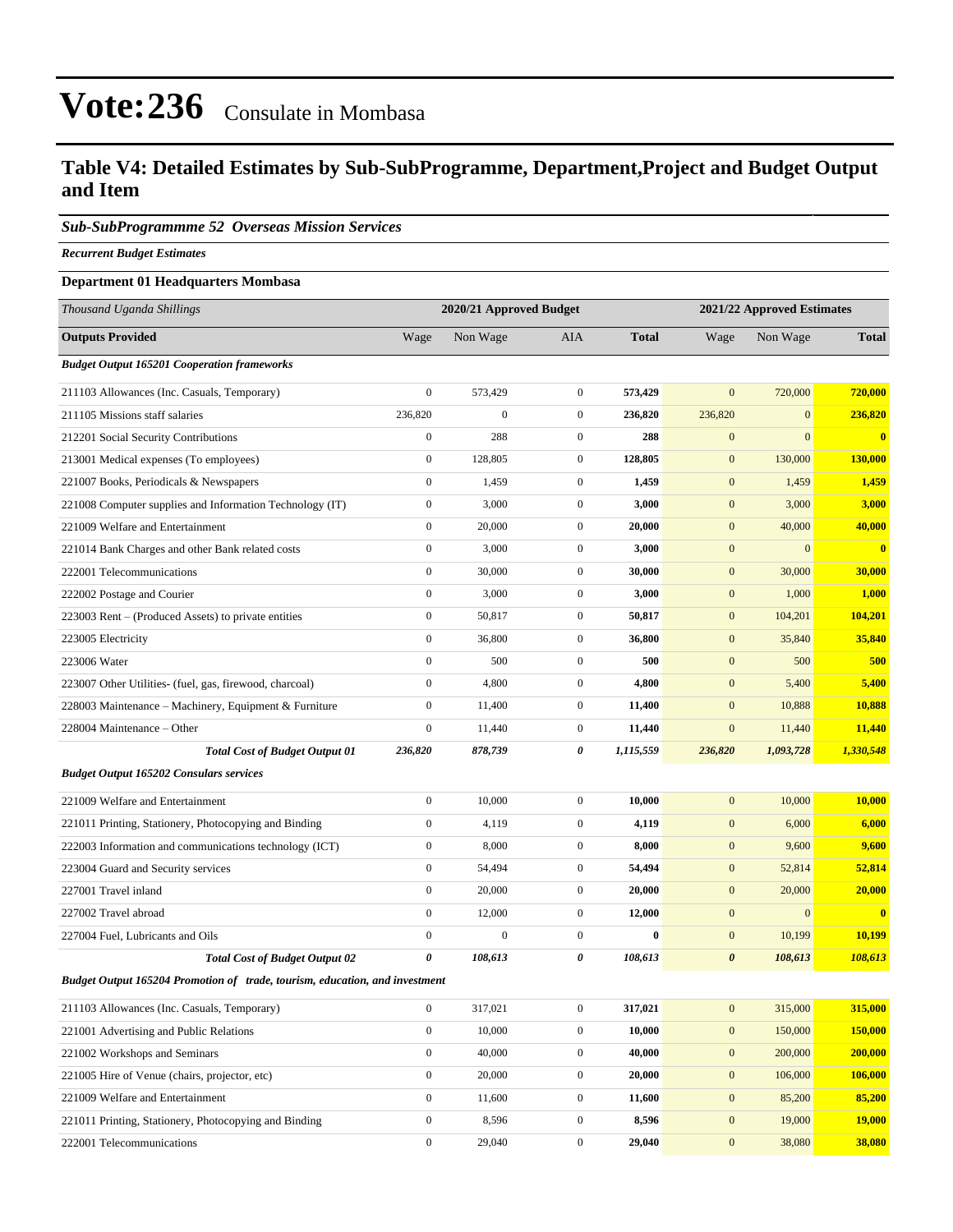| 223003 Rent – (Produced Assets) to private entities  | $\boldsymbol{0}$ | 196,344      | $\overline{0}$ | 196,344   | $\mathbf{0}$          | 178,999   | 178,999   |
|------------------------------------------------------|------------------|--------------|----------------|-----------|-----------------------|-----------|-----------|
| 226001 Insurances                                    | $\mathbf{0}$     | 9,600        | $\overline{0}$ | 9,600     | $\mathbf{0}$          | 4,750     | 4,750     |
| 227001 Travel inland                                 | $\mathbf{0}$     | 20,619       | $\overline{0}$ | 20,619    | $\mathbf{0}$          | 230,000   | 230,000   |
| 227002 Travel abroad                                 | $\boldsymbol{0}$ | 70,000       | $\mathbf{0}$   | 70,000    | $\mathbf{0}$          | 170,000   | 170,000   |
| 227003 Carriage, Haulage, Freight and transport hire | $\boldsymbol{0}$ | 8,000        | $\mathbf{0}$   | 8,000     | $\mathbf{0}$          | 4,000     | 4,000     |
| 227004 Fuel, Lubricants and Oils                     | $\boldsymbol{0}$ | 20,000       | $\mathbf{0}$   | 20,000    | $\mathbf{0}$          | 41,803    | 41,803    |
| 228002 Maintenance - Vehicles                        | $\mathbf{0}$     | 11,475       | $\mathbf{0}$   | 11,475    | $\mathbf{0}$          | 66,475    | 66,475    |
| 228004 Maintenance – Other                           | $\mathbf{0}$     | $\mathbf{0}$ | $\mathbf{0}$   | $\bf{0}$  | $\mathbf{0}$          | 48,000    | 48,000    |
| <b>Total Cost of Budget Output 04</b>                | 0                | 772,296      | 0              | 772,296   | $\boldsymbol{\theta}$ | 1,657,306 | 1,657,306 |
| <b>Total Cost Of Outputs Provided</b>                | 236,820          | 1,759,648    | $\bf{0}$       | 1,996,468 | 236,820               | 2,859,648 | 3,096,468 |
| <b>Total Cost for Department 01</b>                  | 236,820          | 1,759,648    | $\bf{0}$       | 1,996,468 | 236,820               | 2,859,648 | 3,096,468 |
| <b>Total Excluding Arrears</b>                       | 236,820          | 1,759,648    | $\overline{0}$ | 1,996,468 | 236,820               | 2,859,648 | 3,096,468 |
| $\mathbf{r}$ is the state of $\mathbf{r}$            |                  |              |                |           |                       |           |           |

*Development Budget Estimates*

**Project 1300 Strengthening the Consulate in Mombasa**

| Thousand Uganda Shillings                                                   |                               | 2020/21 Approved Budget | 2021/22 Draft Estimates |              |                               |                       |                       |  |  |  |  |
|-----------------------------------------------------------------------------|-------------------------------|-------------------------|-------------------------|--------------|-------------------------------|-----------------------|-----------------------|--|--|--|--|
| <b>Capital Purchases</b>                                                    | <b>GoU Dev't External Fin</b> |                         | <b>AIA</b>              | <b>Total</b> | <b>GoU</b> Dev't External Fin |                       | <b>Total</b>          |  |  |  |  |
| <b>Budget Output 165277 Purchase of Specialised Machinery and Equipment</b> |                               |                         |                         |              |                               |                       |                       |  |  |  |  |
| 312202 Machinery and Equipment                                              | 49,850                        | $\mathbf{0}$            | $\mathbf{0}$            | 49,850       | $\mathbf{0}$                  | $\mathbf{0}$          |                       |  |  |  |  |
| <b>Total Cost Of Budget Output 165277</b>                                   | 49,850                        | 0                       | 0                       | 49,850       | $\boldsymbol{\theta}$         | $\boldsymbol{\theta}$ | $\boldsymbol{\theta}$ |  |  |  |  |
| <b>Budget Output 165278 Purchase of Furniture and fictures</b>              |                               |                         |                         |              |                               |                       |                       |  |  |  |  |
| 312203 Furniture & Fixtures                                                 | 20,000                        | $\mathbf{0}$            | $\Omega$                | 20,000       | $\mathbf{0}$                  | $\overline{0}$        | $\mathbf{0}$          |  |  |  |  |
| Total Cost Of Budget Output 165278                                          | 20,000                        | 0                       | 0                       | 20,000       | $\boldsymbol{\theta}$         | $\boldsymbol{\theta}$ | $\boldsymbol{\theta}$ |  |  |  |  |
| <b>Total Cost for Capital Purchases</b>                                     | 69,850                        | $\boldsymbol{0}$        | $\mathbf{0}$            | 69,850       | $\mathbf{0}$                  | $\mathbf{0}$          | $\bf{0}$              |  |  |  |  |
| <b>Total Cost for Project: 1300</b>                                         | 69,850                        | $\mathbf{0}$            | $\mathbf{0}$            | 69,850       | $\mathbf{0}$                  | $\mathbf{0}$          | $\bf{0}$              |  |  |  |  |
| <b>Total Excluding Arrears</b>                                              | 69,850                        | $\mathbf{0}$            | $\overline{0}$          | 69,850       | $\mathbf{0}$                  | $\mathbf{0}$          | $\bf{0}$              |  |  |  |  |
| - - - - - - - -<br>$\sim$ $\sim$ $\sim$ $\sim$ $\sim$ $\sim$                |                               |                         |                         |              |                               |                       |                       |  |  |  |  |

#### **Project 1718 Retooling of Mission in Mombasa**

| Thousand Uganda Shillings                                                   |                               | 2020/21 Approved Budget |                |              | 2021/22 Draft Estimates |                               |              |
|-----------------------------------------------------------------------------|-------------------------------|-------------------------|----------------|--------------|-------------------------|-------------------------------|--------------|
| <b>Capital Purchases</b>                                                    | <b>GoU Dev't External Fin</b> |                         | <b>AIA</b>     | <b>Total</b> |                         | <b>GoU</b> Dev't External Fin |              |
| <b>Budget Output 165277 Purchase of Specialised Machinery and Equipment</b> |                               |                         |                |              |                         |                               |              |
| 312202 Machinery and Equipment                                              | $\mathbf{0}$                  | $\mathbf{0}$            | $\mathbf{0}$   | $\bf{0}$     | 54,750                  | $\mathbf{0}$                  | 54,750       |
| <b>Total Cost Of Budget Output 165277</b>                                   | 0                             | 0                       | 0              | 0            | 54,750                  | 0                             | 54,750       |
| <b>Budget Output 165278 Purchase of Furniture and fictures</b>              |                               |                         |                |              |                         |                               |              |
| 312203 Furniture & Fixtures                                                 | $\mathbf{0}$                  | $\overline{0}$          | $\mathbf{0}$   | $\bf{0}$     | 146,000                 | $\mathbf{0}$                  | 146,000      |
| Total Cost Of Budget Output 165278                                          | 0                             | 0                       | 0              | 0            | 146,000                 | $\boldsymbol{\theta}$         | 146,000      |
| <b>Total Cost for Capital Purchases</b>                                     | $\mathbf{0}$                  | $\boldsymbol{0}$        | $\overline{0}$ | $\bf{0}$     | 200,750                 | $\mathbf{0}$                  | 200,750      |
| <b>Total Cost for Project: 1718</b>                                         | $\Omega$                      | $\overline{0}$          | $\Omega$       | $\mathbf{0}$ | 200,750                 | $\overline{0}$                | 200,750      |
| <b>Total Excluding Arrears</b>                                              | $\mathbf{0}$                  | $\overline{0}$          | $\mathbf{0}$   | $\bf{0}$     | 200,750                 | $\overline{0}$                | 200,750      |
|                                                                             | GoU                           | <b>External Fin</b>     | <b>AIA</b>     | <b>Total</b> | GoU                     | <b>External Fin</b>           | <b>Total</b> |
| <b>Total Cost for Sub-SubProgramme 52</b>                                   | 2,066,318                     | $\bf{0}$                | $\bf{0}$       | 2,066,318    | 3,297,218               | $\bf{0}$                      | 3,297,218    |
| <b>Total Excluding Arrears</b>                                              | 2,066,318                     | $\boldsymbol{0}$        | $\mathbf{0}$   | 2,066,318    | 3,297,218               | $\overline{0}$                | 3,297,218    |
|                                                                             | GoU                           | <b>External Fin</b>     | <b>AIA</b>     | <b>Total</b> | GoU                     | <b>External Fin.</b>          | <b>Total</b> |
| <b>Grand Total for Vote 236</b>                                             | 2,066,318                     | $\bf{0}$                | $\bf{0}$       | 2,066,318    | 3,297,218               | $\bf{0}$                      | 3,297,218    |